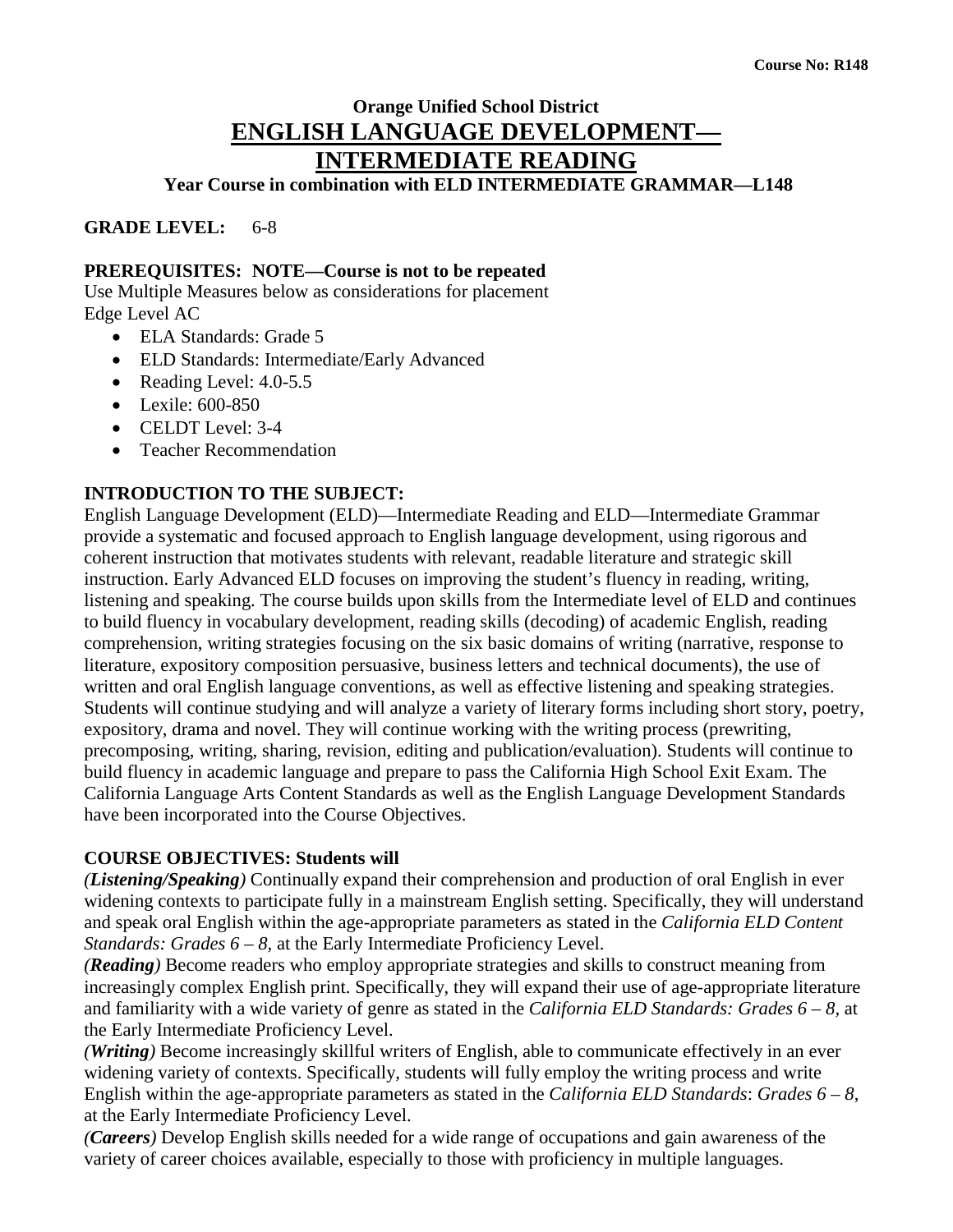English Language Development—Intermediate Reading Page 2

**RECOMMENDED TEXT:** Moore, D., Short, D., Smith, M., Tatum, A. 2009. *Inside: Language, Literacy & Content, Level D.* Monterey, CA: National Geographic School Publishing.

### **Support materials:**

Teachers

- Teacher's Editions (2 volumes) with Language & Fluency CDs
- Practice Book TE
- Writer's Workout TE
- Grammar & Language Transparencies
- Writing Transparencies
- Inside Phonics
- Assessment Handbook
- Teacher Website (insideng.com with key code 467433) *Teachers must use school email* Online lesson plans, TEs for Inside Library, Video Clips and Coaching Resources

#### Students

- Student Book: Reading and Language
- Practice Book
- Student Book: Writing
- Student Website (insideng.com)

#### Library Books

- o *A Library for Juana*
- o *A Strong Right Arm*
- o *A Walk in the Tundra*
- o *Amelia Earhart: Freedom in the Skies*
- o *Any Small Goodness*
- o *Bones and Muscles*
- o *Building Tiny Transistors*
- o *Cesar Chavez*
- o *El Guero*
- o *Elena*
- o *Emako Blue*
- o *Finding the First Vaccines*
- o *First Crossing*
- o *Julie of the Wolves*
- o *Keeper*
- o *Matthew Henson*
- o *Mexico*
- o *Monster*
- o *Mysteries of Sherlock Holmes*
- o *Necessary Roughness*
- o *Of Sound Mind*
- o *Rosa Parks*
- o *Silvia Earle: Protecting the Seas*
- **Struggle for Equality**
- o *The Color of My Words*
- o *The Jacket*
- o *The Progressives*
- o *The Science of You*
- o *The Star Fisher*
- o *Ties that Bind, Ties that Break*
- o *Trojan Horse*
- o *Who's Got Game? The Lion or the Mouse?*

#### Supplemental Materials

*The following suggestions are based on materials approved by OUSD. Specific resources are limited to availability at each school site and teachers' preferences*.

Grammar:

• *Grammar in Context English Yes!*

Vocabulary:

• *Test-Prep Vocabulary Basic Vocabulary Builder*

Spelling:

• Spell It Out

Greek/Latin Root Words:

• *English From The Roots*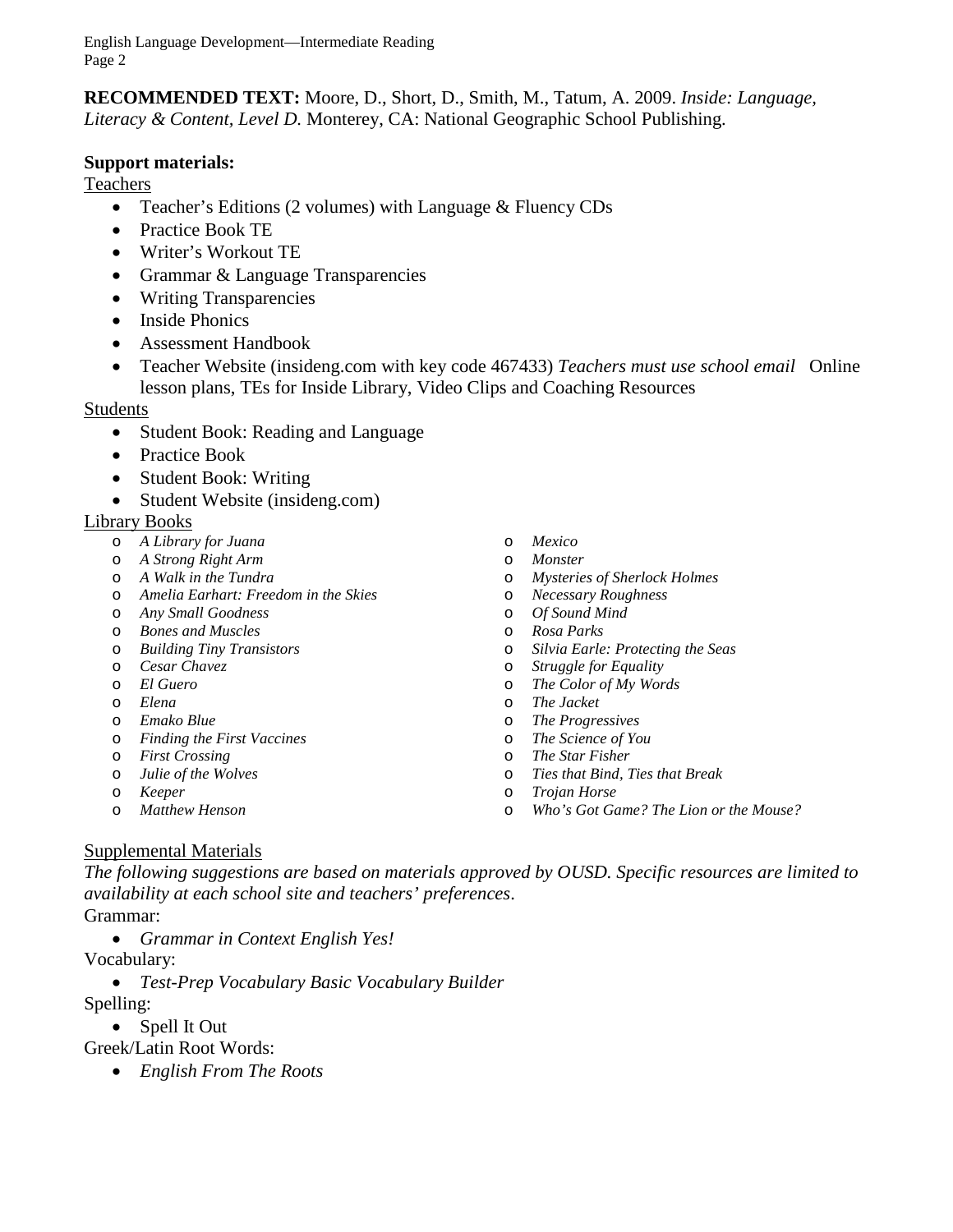# **COURSE OVERVIEW AND APPROXIMATE UNIT TIME ALLOTMENTS:**

# **FIRST TRIMESTER**

|            |                                             | <b>ELD Essential Standards</b>                                                     | <b>Required</b>                    |
|------------|---------------------------------------------|------------------------------------------------------------------------------------|------------------------------------|
| Pacing     | <b>Instructional Unit</b>                   | <b>Connection to ELA Standards can be found in West Ed</b>                         | <b>Assessments</b>                 |
|            |                                             | <b>Document</b>                                                                    |                                    |
|            | CELDT Preparation and                       | CELDT-all four domains                                                             | <b>CELDT</b>                       |
| 6<br>weeks | Unit 1: Imagine the<br><b>Possibilities</b> | <b>LANGUAGE</b><br>Language Functions:                                             | <b>Placement Test</b><br>(District |
|            | GQ: How do good                             | Selection 1- Ask and Answer Questions                                              | <b>Requirement with</b>            |
|            | ideas solve problems?                       | Selection 2- Express Ideas and Functions<br>$\bullet$                              | Data Director if                   |
|            |                                             | Selection 3-Give Information<br>$\bullet$                                          | student is new to                  |
|            | Unit Launch                                 | Grammar:                                                                           | curriculum)                        |
|            | • Problem and Solution                      | Selection 1-Different Kinds of Sentences<br>$\bullet$                              |                                    |
|            | • Use academic                              | Selection 2-Nouns<br>$\bullet$                                                     | GQ Project:                        |
|            | vocabulary                                  | Selection 3-Complete Sentences                                                     | Connect Across the                 |
|            | Selection 1                                 | Listening and Speaking:                                                            | Curriculum-                        |
|            | • Hitching a Ride                           | Selection 1-Describe an Environment                                                | Conduct an                         |
|            | (Nonfiction: Science                        | Selection 3- Conduct an Interview<br>$\bullet$                                     | Interview                          |
|            | Article)                                    | <b>READING</b>                                                                     | <b>Selection Tests</b>             |
|            | Crittercam to the                           | Focus on Genre & Literary Analysis:                                                | and/or Teacher                     |
|            | Rescue (Nonfiction:                         | Selection 1: Problem and Solution, Science Article, Report<br>$\bullet$            | generated                          |
|            | Report)<br>Selection 2                      | Selection 2: Character's Motive, Short Story<br>$\bullet$                          | tests/quizzes                      |
|            | • LAFFF (Short Story)                       | Selection 3: Kinds of Nonfiction, Magazine Article,                                |                                    |
|            | Selection 3                                 | <b>Procedural Features</b>                                                         | <b>Unit 1 Test</b>                 |
|            | Kids Are Inventors,                         | Vocabulary:                                                                        | (District                          |
|            | Too (Nonfiction:                            | Selection 1, 2, 3-Use Word Parts, Use Key Vocabulary and                           | <b>Requirement with</b>            |
|            | Magazine Article)                           | Use Academic Vocabulary<br>Reading Strategies:                                     | Data Director)                     |
|            |                                             | Selection 1, 3 -Preview and Set a Purpose<br>$\bullet$                             |                                    |
|            |                                             | Selection 2-Preview and Predict                                                    | Teacher<br>Observation/Student     |
|            |                                             | Reading Fluency:                                                                   | Participation                      |
|            |                                             | • Selection 1-Intonation                                                           |                                    |
|            |                                             | Selection 2-Expression                                                             | <b>Reading Fluency</b>             |
|            |                                             | Selection 3-Phrasing<br>$\bullet$                                                  | (timed and/or                      |
|            |                                             | <b>WRITING</b>                                                                     | untimed)                           |
|            |                                             | Writing Strategies & Applications:                                                 |                                    |
|            |                                             | • Selection 1-Paragraph: Topic Sentence and Details                                |                                    |
|            |                                             | Selection 2-Compare and Contrast Paragraph                                         |                                    |
|            |                                             | • Selection 3-Paragraph: Main Idea and Details                                     |                                    |
|            | Unit 2: Play to Your                        | <b>LANGUAGE</b>                                                                    | GQ Project:                        |
| 5          | <b>Strengths</b>                            | Language Functions:                                                                | Connect Across the                 |
| weeks      | GQ: How can people                          | Selection 1-Engage in Conversation                                                 | Curriculum- Act in                 |
|            | use their talents<br>wisely?                | Selection 2-Retell a Story<br>$\bullet$                                            | a Science                          |
|            |                                             | Selection 3-Ask for and Give Information<br>$\bullet$                              | <b>Selection Tests</b>             |
|            | Unit Launch                                 | Grammar:                                                                           | and/or Teacher                     |
|            | <b>Elements of Fiction</b>                  | Selection 1-Subject Pronouns<br>$\bullet$<br>Selection 2,3 -Subject-Verb Agreement | generated                          |
|            | • Focus on Vocabulary                       | Listening and Speaking:                                                            | tests/quizzes                      |
|            | Selection 1                                 | • Selection 2-Give a Narrative Presentation                                        |                                    |
|            | • The Challenge (Short                      | Selection 3-Act in a Scene<br>$\bullet$                                            | <b>Unit 2 Test</b>                 |
|            | Story)                                      | <b>READING</b>                                                                     | (District                          |
|            | Selection 2                                 | Focus on Genre & Literary Analysis:                                                | <b>Requirement with</b>            |
|            | • Rachel the Clever                         | Selection 1: Elements of Fiction, Short Story                                      | Data Director)                     |
|            | (Folk Tale)                                 | Selection 2: Elements of Fiction, Folktale<br>$\bullet$                            | Teacher                            |
|            | Selection 3                                 | Selection 3: Elements of Fiction, Play, Myth<br>$\bullet$                          | Observation/Student                |
|            | • A Contest of Riddles                      | Vocabulary:                                                                        | Participation                      |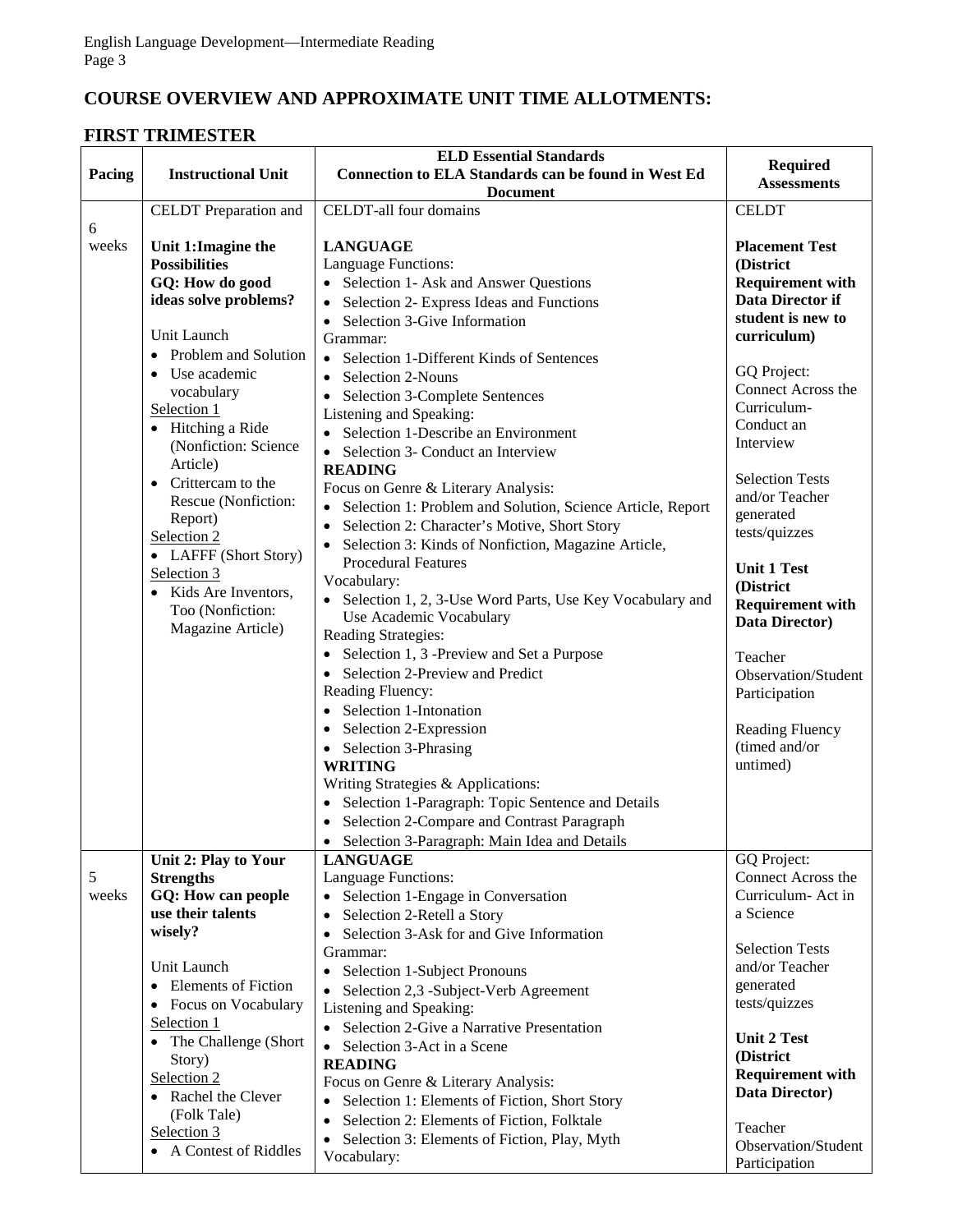English Language Development—Intermediate Reading Page 4

| (Play)<br>Atlanta's Race | Selection 1, 2, 3-Relate Words, Use Key Vocabulary and<br>$\bullet$<br>Use Academic Vocabulary | Reading Fluency |
|--------------------------|------------------------------------------------------------------------------------------------|-----------------|
| (Myth)                   | <b>Reading Strategies:</b>                                                                     | (timed and/or)  |
|                          |                                                                                                | untimed)        |
|                          | • Selection 1, 2, 3-Monitor Your Reading and Set a Purpose                                     |                 |
|                          | Reading Fluency:                                                                               |                 |
|                          | Selection 1 - Intonation<br>$\bullet$                                                          |                 |
|                          | Selection 2-Phrasing                                                                           |                 |
|                          | Selection $3 -$ Expression                                                                     |                 |
|                          | <b>WRITING</b>                                                                                 |                 |
|                          | Writing Strategies & Applications:                                                             |                 |
|                          | Selection 1-Personal Narrative                                                                 |                 |
|                          | Selection 2, 3-Short Story                                                                     |                 |

# **SECOND TRIMESTER**

|       | Unit 3: A New Chapter          | <b>LANGUAGE</b>                                                                      | GQ Project:             |
|-------|--------------------------------|--------------------------------------------------------------------------------------|-------------------------|
| 5     | GQ: What links our             | Language Functions:                                                                  | Connect Across the      |
| weeks | past to our future?            | Selection 1-Describe People, Places and Things                                       | Curriculum-Write        |
|       |                                | Selection 2- Make Comparisons<br>$\bullet$                                           | Biographical            |
|       | Unit Launch                    | Selection 3 – Describe an Event or Experience<br>$\bullet$                           | Fiction                 |
|       | • Organization of Ideas        | Grammar:                                                                             |                         |
|       | • Use academic                 | Selection 1, 2 - Adjectives<br>$\bullet$                                             | <b>Selection Tests</b>  |
|       | vocabulary                     | Selection 3- Adverbs<br>$\bullet$                                                    | and/or Teacher          |
|       |                                | Listening and Speaking:                                                              | generated               |
|       | Selection 1                    | Selection 1-Present a Family Heirloom<br>$\bullet$                                   | tests/quizzes           |
|       | • The Lotus Seed               | Selection 2-Report on Resources for Immigrants<br>$\bullet$                          |                         |
|       | (Fiction)                      | Selection 3 – Role-Play a Conversation                                               | <b>Unit 3 Test</b>      |
|       | • A Suitcase of                | $\bullet$<br><b>READING</b>                                                          | (District               |
|       | Seaweed (Poem)                 | Focus on Genre & Literary Analysis:                                                  | <b>Requirement with</b> |
|       |                                |                                                                                      | Data Director)          |
|       | Selection 2                    | Selection 1: Analyze Text Structure: Chronological Order,<br>Realistic Fiction, Poem | Teacher                 |
|       | • Immigrants Today             |                                                                                      | Observation/Student     |
|       | (Nonfiction: Science           | Selection 2: Analyze Text Structure: Cause and Effect,                               | Participation           |
|       | Textbook)                      | Social Science Textbook, Personal Narrative                                          |                         |
|       | The Lemon Story<br>$\bullet$   | Selection 3: Analyze Point of View, Biographical Fiction,                            | <b>Reading Fluency</b>  |
|       | (Nonfiction: Personal          | News Article                                                                         | (timed and/or           |
|       | Narrative)                     | Vocabulary:                                                                          | untimed)                |
|       |                                | • Selection 1, 2, 3-Use Word Parts, Use Key Vocabulary and                           |                         |
|       | Selection 3                    | Use Academic Vocabulary                                                              |                         |
|       | • Brothers in Hope             | Reading Strategies:                                                                  |                         |
|       | (Biographical                  | Selection 1, 2, 3- Visualize and Set a Purpose and Predict<br>$\bullet$              |                         |
|       | Ficiton)                       | Reading Fluency:                                                                     |                         |
|       | Refugees Find New<br>$\bullet$ | Selection 1-Innotation<br>$\bullet$                                                  |                         |
|       | Lives (Nonfiction:             | Selection 2-Phrasing<br>$\bullet$                                                    |                         |
|       | News Article)                  | Selection 3-Expression<br>$\bullet$                                                  |                         |
|       |                                | <b>WRITING</b>                                                                       |                         |
|       |                                | Writing Strategies & Applications:                                                   |                         |
|       |                                | Selection 1- Cause and Effect Paragraph<br>$\bullet$                                 |                         |
|       |                                | Selection 2, 3-Cause and Effect Essay<br>$\bullet$                                   |                         |
|       | Unit 4: Every Body Is a        | <b>LANGUAGE</b>                                                                      | GQ Project:             |
| 5     | <b>Winner</b>                  | Language Functions:                                                                  | Connect Across the      |
| weeks | GQ: Why is the human           | • Selection 1-Define and Explain                                                     | Curriculum-Perform      |
|       | body so amazing?               | Selection 2-Give and Follow Directions<br>$\bullet$                                  | a Humorous              |
|       |                                | Selection 3-Engage in Discussion<br>$\bullet$                                        | Reading                 |
|       | Unit Launch                    | Grammar:                                                                             |                         |
|       | • Analyzing Kinds of           | Selection 1, 2- Possession<br>$\bullet$                                              | <b>Selection Tests</b>  |
|       | Nonfiction                     | Selection 3-Pronouns<br>$\bullet$                                                    | and/or Teacher          |
|       | • Use Context Clues            | Listening and Speaking:                                                              | generated               |
|       |                                | Selection 1 – Deliver an Informative Presentation<br>$\bullet$                       | tests/quizzes           |
|       | Selection 1                    | Selection 3-Perform a humorous Reading<br>$\bullet$                                  |                         |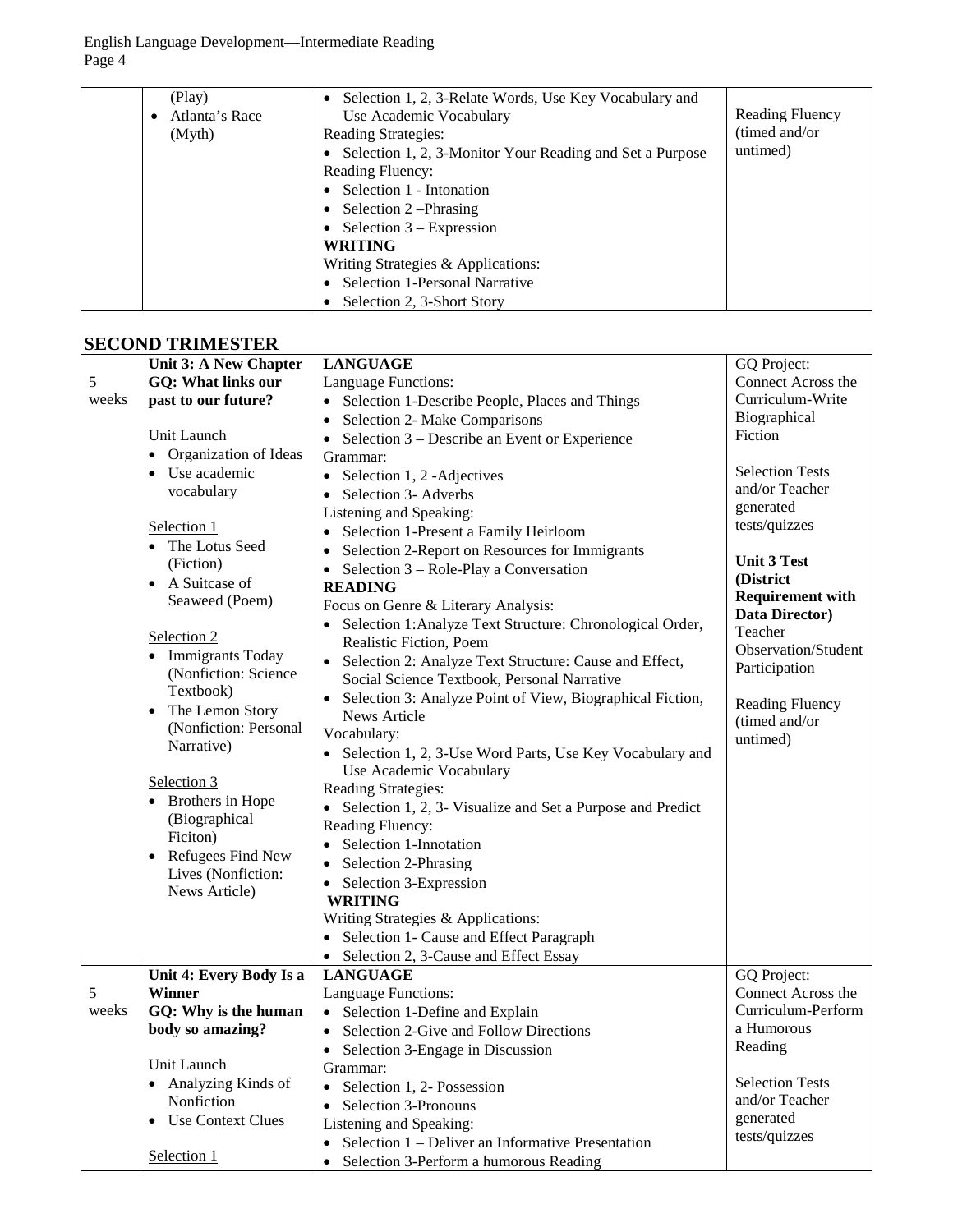English Language Development—Intermediate Reading Page 5

| The Human Machine<br>(Nonfiction: Science)<br>Article)<br>$\bullet$ My Fabulous<br>Footprint (Poem)<br>Selection 2<br>• The Beat Goes On<br>(Nonfiction: Science)<br>Article)<br>Selection 3<br>• Two Left Feet, Two<br>Left Hands and Too<br>Left on the Bench<br>(Nonfiction:<br>Autobiography)<br>• How Coach Told Me<br>I Didn't Make the Cut<br>(Poem) | <b>READING</b><br>Focus on Genre & Literary Analysis:<br>Selection 1: Main Idea and Details, Science Textbook,<br>Poem<br>Selection 2: Analyze Author's Purpose, Science Article<br>Selection 3: Fiction and Narrative Nonfiction,<br>Autobiography, Poem<br>Vocabulary:<br>• Selection 1, 2, 3-Use Context Clues, Use Key Vocabulary<br>and Use Academic Vocabulary<br>Reading Strategies:<br>Selection 1, 2, 3- Determine Importance, Set a Purpose<br><b>Reading Fluency:</b><br>• Selection 1-Phrasing<br>Selection 2-Intonation<br>Selection 3 - Expression<br><b>WRITING</b><br>Writing Strategies & Applications:<br>Selection 1, 2, 3-Research Report | <b>Unit 4 Test</b><br>(District<br><b>Requirement with</b><br>Data Director)<br>Teacher<br>Observation/Student<br>Participation<br><b>Reading Fluency</b><br>(timed and/or<br>untimed) |
|-------------------------------------------------------------------------------------------------------------------------------------------------------------------------------------------------------------------------------------------------------------------------------------------------------------------------------------------------------------|---------------------------------------------------------------------------------------------------------------------------------------------------------------------------------------------------------------------------------------------------------------------------------------------------------------------------------------------------------------------------------------------------------------------------------------------------------------------------------------------------------------------------------------------------------------------------------------------------------------------------------------------------------------|----------------------------------------------------------------------------------------------------------------------------------------------------------------------------------------|
|-------------------------------------------------------------------------------------------------------------------------------------------------------------------------------------------------------------------------------------------------------------------------------------------------------------------------------------------------------------|---------------------------------------------------------------------------------------------------------------------------------------------------------------------------------------------------------------------------------------------------------------------------------------------------------------------------------------------------------------------------------------------------------------------------------------------------------------------------------------------------------------------------------------------------------------------------------------------------------------------------------------------------------------|----------------------------------------------------------------------------------------------------------------------------------------------------------------------------------------|

# *Must begin Unit 5 during the Second Trimester*

# **THIRD TRIMESTER**

|         |                            | <b>ELD Essential Standards</b>                                            | Required                |
|---------|----------------------------|---------------------------------------------------------------------------|-------------------------|
| Pacing  | <b>Instructional Unit</b>  | <b>Connection to ELA Standards can be found in West Ed</b>                | <b>Assessments</b>      |
|         |                            | <b>Document</b>                                                           |                         |
|         | Unit 5: Imagine the        | <b>LANGUAGE</b>                                                           | GQ Project:             |
| 5 weeks | <b>Possibilities</b>       | Language Functions:                                                       | Connect Across the      |
|         | GQ: How powerful is        | Selection 1, 2 -Make Comparisons                                          | Curriculum -            |
|         | a good idea?               | Selection 3 - Summarize<br>$\bullet$                                      | Compare Life in         |
|         |                            | Grammar:                                                                  | <b>Different Eras</b>   |
|         | Unit Launch                | Selection 1,2, 3 - Verb Tense – Past and Present<br>$\bullet$             |                         |
|         | • Respond to and           | Listening and Speaking:                                                   | <b>Selection Tests</b>  |
|         | <b>Interpret Visuals</b>   | Selection 1- Give an Oral Response to Literature<br>$\bullet$             | and/or Teacher          |
|         | Use academic<br>$\bullet$  | Selection 3 – Compare Life in Different Eras                              | generated               |
|         | vocabulary                 | <b>READING</b>                                                            | tests/quizzes           |
|         |                            | Focus on Genre & Literary Analysis:                                       |                         |
|         | Selection 1                | Selection 1-Figurative Language, Historical Fiction<br>$\bullet$          | <b>Unit 5 Test</b>      |
|         | $\bullet$ Encounter        | Selection 2-Use Text Features, History Article, City Profile<br>$\bullet$ | (District               |
|         | (Historical Fiction)       | Selection 3-Text Structure, History Textbook, Poem<br>$\bullet$           | <b>Requirement with</b> |
|         |                            | Vocabulary:                                                               | Data Director)          |
|         | Selection 2                | Selection 1, 2, 3- Go Beyond the Literal, Use Key                         | Teacher                 |
|         | $\bullet$ Culture          | Vocabulary and Use Academic Vocabulary                                    | Observation/Student     |
|         | Clash(Nonfiction:          | Reading Strategies:                                                       | Participation           |
|         | <b>History Article)</b>    | Selection 1, 2, 3-Ask Questions<br>$\bullet$                              |                         |
|         | Mexico City                | Selection $1 - Set$ a Purpose and Predict<br>٠                            | Reading Fluency         |
|         | (Nonfiction: City          | Selection 2, 3-Set a Purpose                                              | (timed and/or           |
|         | Profile)                   | Reading Fluency:                                                          | untimed)                |
|         |                            | Selection 1-Expression<br>٠                                               |                         |
|         | Selection 3                | Selection 2-Intonation                                                    |                         |
|         | • When Cultures            | Selection 3-Phrasing<br>$\bullet$                                         |                         |
|         | Meet (Nonfiction:          | <b>WRITING</b>                                                            |                         |
|         | <b>History Textbook)</b>   | Writing Strategies & Applications:                                        |                         |
|         | Old World New<br>$\bullet$ | Selection 1 – Give an Oral Response to Literature<br>$\bullet$            |                         |
|         | World (Poem)               | Selection 3 - Compare Life in Different Eras                              |                         |
|         |                            |                                                                           |                         |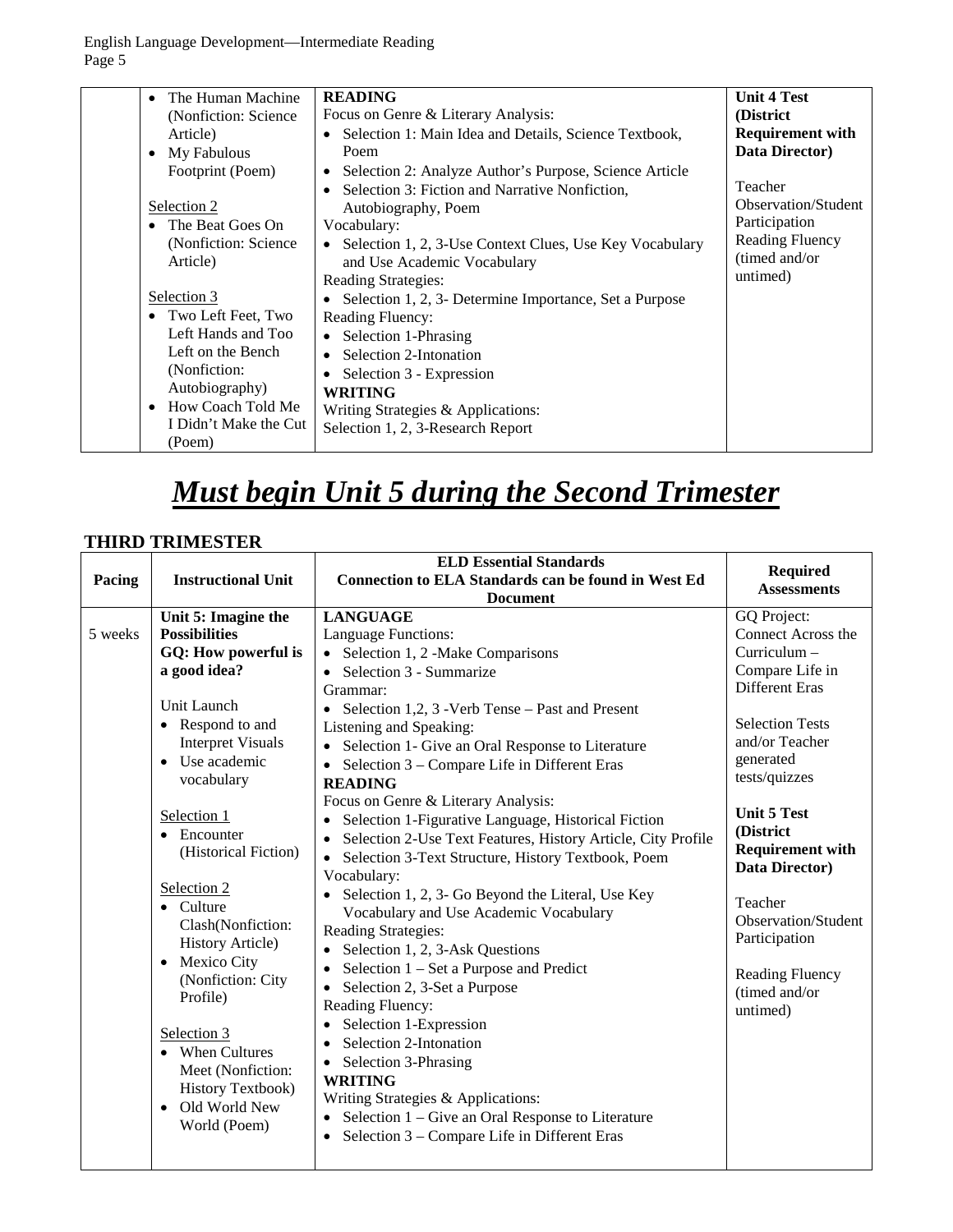|         | Unit 6: To the Recue     | <b>LANGUAGE</b>                                                    | GQ Project:                               |
|---------|--------------------------|--------------------------------------------------------------------|-------------------------------------------|
| 5 weeks | GQ: How do we come       | Language Functions:                                                | Connect Across the                        |
|         | to the aid of one        | • Selection 1-Summarize                                            | Curriculum-- Tell                         |
|         | another?                 | Selection 2-Clarify and Verify<br>$\bullet$                        | an Original Story                         |
|         |                          | Selection 3 – Tell an Original Story<br>$\bullet$                  |                                           |
|         | Unit Launch              | Grammar:                                                           | <b>Selection Tests</b>                    |
|         | • Respond to and         | Selection 1-Nouns<br>$\bullet$                                     | and/or Teacher                            |
|         | <b>Interpret Visuals</b> | Selection 2-Prepositions<br>$\bullet$                              | generated                                 |
|         | • Use academic           | Selection 3-Pronouns<br>$\bullet$                                  | tests/quizzes                             |
|         | vocabulary               | Listening and Speaking:                                            |                                           |
|         |                          | • Selection $3$ – Respond to Literature                            | <b>Unit 6 Test</b>                        |
|         | Selection 1              | <b>READING</b>                                                     | (District                                 |
|         | • Dogs at Work           | Focus on Genre & Literary Analysis:                                | <b>Requirement with</b>                   |
|         | (Nonfiction:             |                                                                    | Data Director)                            |
|         | Magazine Article)        | Selection 1-Author's Purpose, Magazine Article, Poem               |                                           |
|         | The Wonder Dog           | Selection 2-Author's Perspective, Online News Article<br>$\bullet$ | Teacher                                   |
|         | (Poem)                   | Selection 3-Plot and Theme, Short Story, Proverb<br>$\bullet$      | <b>Observation/Student</b>                |
|         |                          | Vocabulary:                                                        | Participation                             |
|         | Selection 2              | • Selection 1, 2, 3-Use Word Origins, Use Key Vocabulary           |                                           |
|         | • Angels in the Snow     | and Use Academic Vocabulary                                        | <b>Reading Fluency</b>                    |
|         |                          | Reading Strategies:                                                | (timed and/or                             |
|         | (Nonfiction: Online      | • Selection 1, 2, 3-Make Connections, Set a Purpose                | untimed)                                  |
|         | News Article)            | Reading Fluency:                                                   |                                           |
|         |                          | Selection 1-Intonation<br>$\bullet$                                |                                           |
|         | Selection 3              | Selection 2- Phrasing<br>$\bullet$                                 |                                           |
|         | • Zlateh the Goat        | Selection 3- Expression<br>$\bullet$                               |                                           |
|         | (Short Story)            | <b>WRITING</b>                                                     |                                           |
|         | • Turkish Proverb        | Writing Strategies & Applications:                                 |                                           |
|         | (Proverb)                | Selection 1- Summary                                               |                                           |
|         | • The Story of Mzee      |                                                                    |                                           |
|         | and Owen (Photo          | Selection 2 - Friendly Letter<br>$\bullet$                         |                                           |
|         | Essay)                   | Selection 3 – Business Letter<br>$\bullet$                         |                                           |
|         | Unit 7: More Than a      | <b>LANGUAGE</b>                                                    | GQ Project:                               |
| 4 weeks | Game                     |                                                                    |                                           |
|         |                          | Language Functions:                                                | Connect Across the                        |
|         | GQ: How do people        | Selection 1-Express Opinions                                       | Curriculum-                               |
|         | bond over sports?        | $\bullet$                                                          | Evaluate                                  |
|         |                          | Selection 2-Justify<br>$\bullet$                                   | <b>Informational Text</b>                 |
|         | Unit Launch              | Selection 3Elaborate<br>Grammar:                                   |                                           |
|         | • Organization of        |                                                                    | <b>Selection Tests</b>                    |
|         | Ideas                    | <b>Selection 1-Complete Sentences</b>                              | and/or Teacher                            |
|         |                          | <b>Selection 2-Compound Sentences</b>                              | generated                                 |
|         | Use Context Clues        | Selection 3- Complex Sentences                                     | tests/quizzes                             |
|         |                          | Listening and Speaking:                                            |                                           |
|         | Selection 1              | • Selection $2$ – Deliver an Informative Presentation              | <b>Unit 7 Test</b>                        |
|         | • Play Ball!             | <b>READING</b>                                                     | (District                                 |
|         | (Nonfiction:             | Focus on Genre & Literary Analysis:                                |                                           |
|         | <b>History Article)</b>  | • Selection 1-Chronological Order. History Article, Poem,          | <b>Requirement with</b><br>Data Director) |
|         | • Analysis of            | Song Lyrics                                                        |                                           |
|         | Baseball (Poem)          | Selection 2-Make and Support Inferences, Biography                 | Teacher                                   |
|         | • Take Me Out to the     | Selection 3-Infer Main Idea, Short Story<br>$\bullet$              | Observation/Student                       |
|         | <b>Ball Game (Song</b>   | Vocabulary:                                                        |                                           |
|         | Lyrics)                  | Selection 1, 2, 3-Use Context Clues, Use Key Vocabulary            | Participation                             |
|         |                          | and Use Academic Vocabulary                                        |                                           |
|         | Selection 2              | Reading Strategies:                                                | Reading Fluency                           |
|         | • Roberto Clemente       | Selection 1, 2, 3-Make Inferences and Set a Purpose                | (timed and/or                             |
|         | (Biography)              | Reading Fluency:                                                   | untimed)                                  |
|         |                          |                                                                    |                                           |
|         | Selection 3              | Selection 1- Phrasing                                              |                                           |
|         | • Raymond's Run          | Selection 2-Intonation                                             |                                           |
|         | (Short Story)            | Selection 3- Expression<br><b>WRITING</b>                          |                                           |